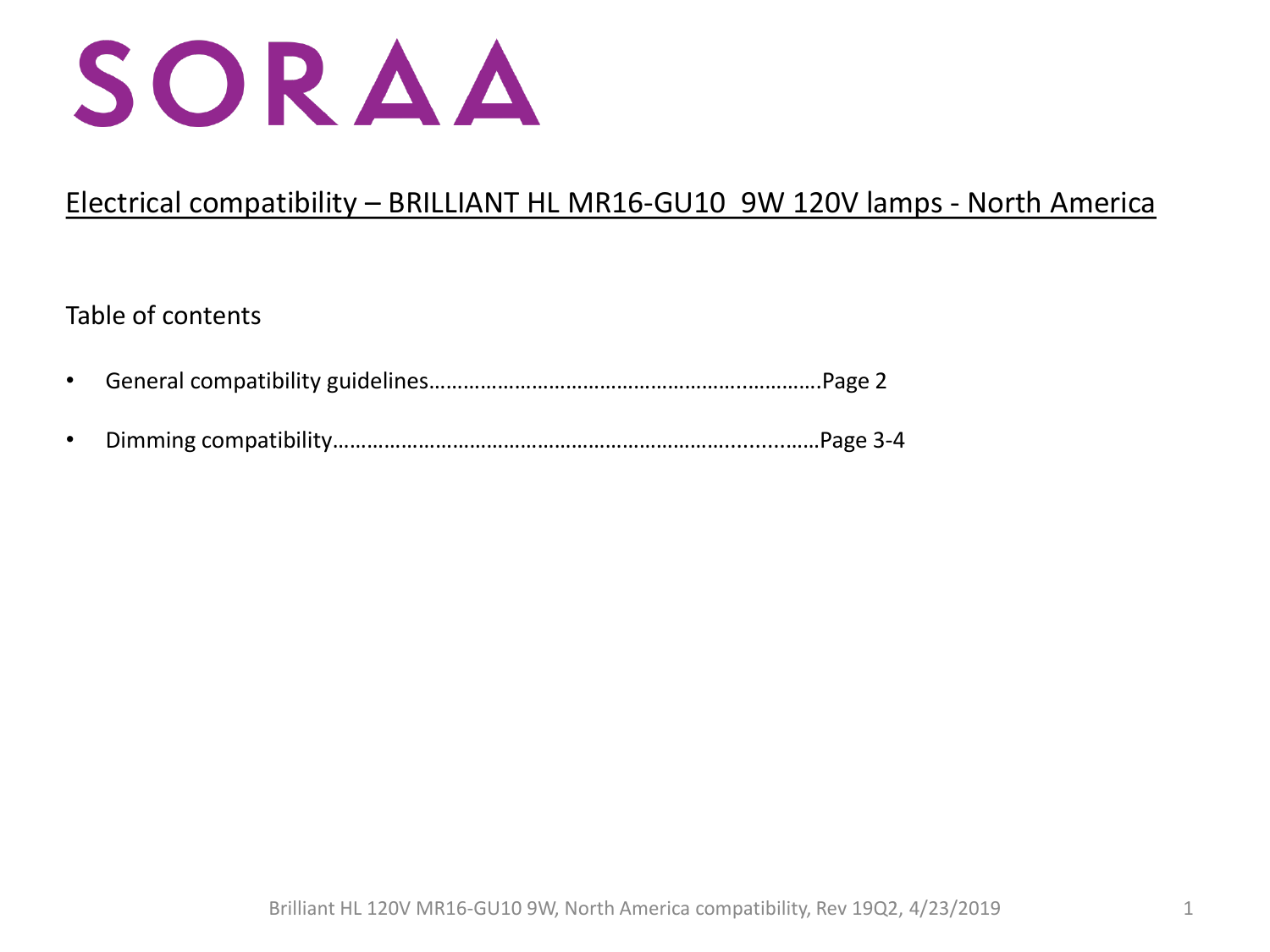### **General compatibility guidelines**

#### **Scope**

This document provides the basic guidelines regards electrical compatibility of SORAA Brilliant HL 120V MR16 GU10 9W lamps and compatibility tables.

#### **Dimmer Compatibility**

SORAA Brilliant HL 120V MR16 GU10 lamps are made to work with trailing edge (reverse phase) and leading edge (forward phase) phase cut dimmers. However, the use of trailing edge dimmers is preferred and will show in general better behavior .

Dimmer compatibility tables are available on this document.

The percentages for each dimmer combination are the percentage of light output that we were able to dim down to without seeing any problems like flicker/shimmer. Anything 30% or above is considered not compatible and you will see a "NC" in a grey cell.

There might be a minimum wattage load on the dimmer. If this minimum load is not met, there might be compatibility issues.

#### **Maximum number of lamps on a dimmer**

The following need to be considered when determining the amount of lamps on a dimmer.

- 1. SORAA tests have been carried out with 1 lamp unless stated otherwise.
- 2. There is a repetitive, very brief current spike the LED lamp will see twice per cycle. This current spike has to be provided by the dimmer, and will affect the recommended lamp load on each dimmer.
- 3. Ultimately the dimmer manufacturer is the only one with authority to rate their product, but SORAA can give an Engineering estimate.
- 4. We recommend to use a 5.0 de-rating factor for incandescent/halogen dimmers loaded with our 120V lamps.

#### **For example for a 500W dimmer it would mean 500/5 = 100W of LED, so an estimated maximum of 11 lamps 9W.**

## **Disclaimer**

Compatibility tests are conducted by Soraa only as guidance for the user.

All tests are conducted under bench conditions; results may differ from test results depending on conditions at the application site.

Results may vary due to variability in component choices and manufacturing processes by the transformer and dimmer manufacturers.

For more information on the dimmers/transformers, please find specs on the manufacturer's website.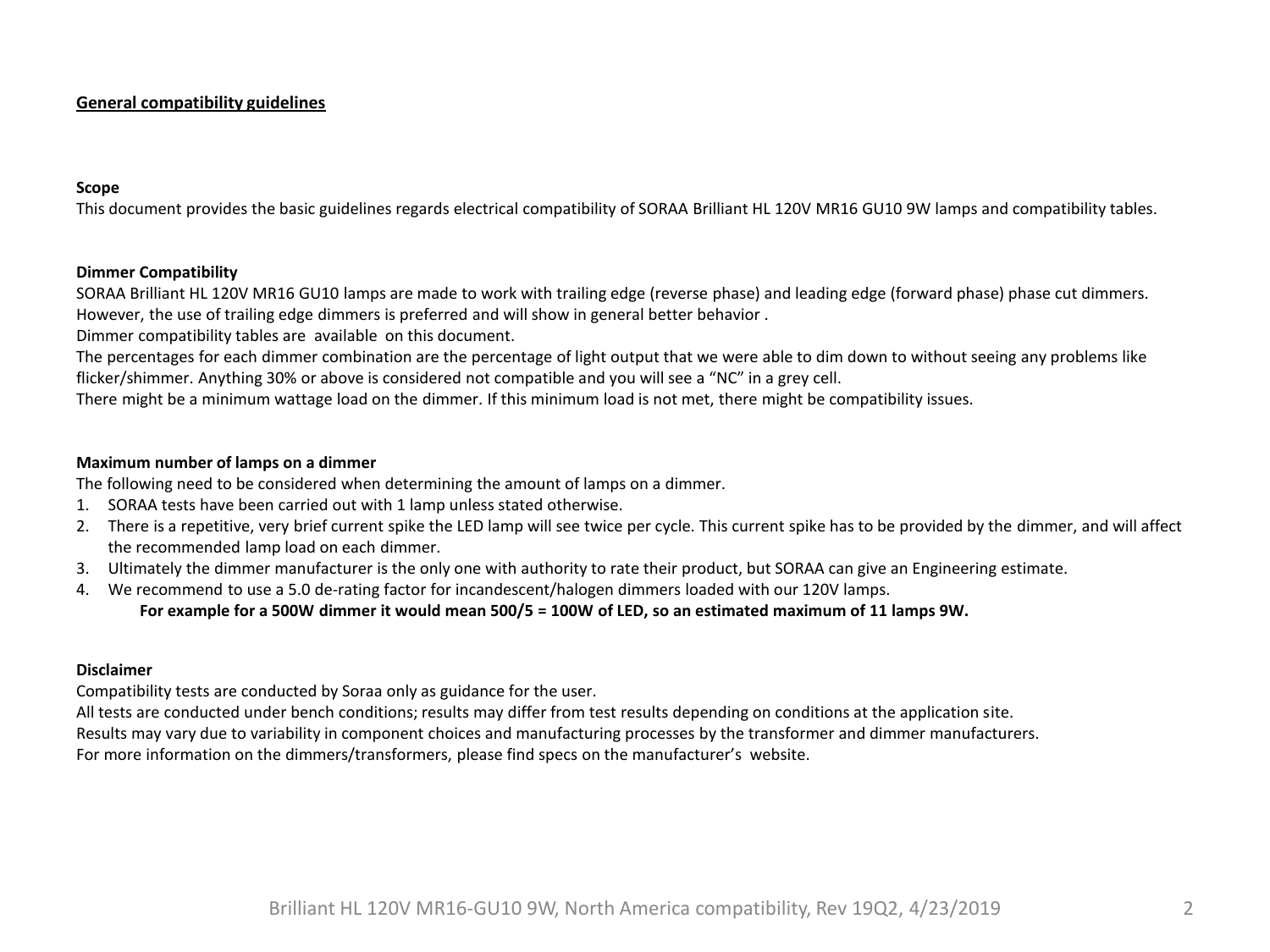## **SORAA BRILLIANT HL GU10 120V 9W - DIMMER COMPATIBILITY LIST - North America**

| <b>Dimmer</b><br>Manufacturer | <b>Dimmer family</b>                       | <b>Dimmer Model</b>     | <b>Dimming phase</b> | <b>Number of lamps</b><br>per dimmer tested | Dim (%) | <b>Comments</b> |
|-------------------------------|--------------------------------------------|-------------------------|----------------------|---------------------------------------------|---------|-----------------|
| <b>Creston</b>                |                                            | DIN-1DIMU4              | Reverse              | 3                                           | 4%      |                 |
| Lutron                        | Caseta                                     | PD-5NE                  | Reverse              | 3                                           | 5%      |                 |
| Lutron                        | Diva                                       | DVCL-153P               | Forward              | 3                                           | 4%      |                 |
| Lutron                        | Diva                                       | DVELV-300P              | Reverse              | 3                                           | 4%      |                 |
| Lutron                        | Diva                                       | DVLV-600P               | Forward              | 3                                           | 8%      |                 |
| Lutron                        | Grafik Eye QS                              | QSGRJ-3P                | Forward              | 3                                           | 4%      |                 |
| Lutron                        | Interface                                  | PHPM with Grafik Eye QS | Reverse              | 3                                           | 0%      |                 |
| Lutron                        | Maestro                                    | MACL-153M               | Forward              | 3                                           | 10%     |                 |
| Lutron                        | Radio Ra2                                  | RRD-6NA                 | Reverse              | 3                                           | 4%      |                 |
| Lutron                        | <b>Remote Power Modules</b><br>/ Homeworks | HW / LP-RPM-4A-120      | Reverse              | 3                                           | 5%      |                 |
| Lutron                        | Skylark                                    | <b>SLV-600P</b>         | Forward              | 3                                           | 9%      |                 |
| Lutron                        | Skylark                                    | SELV-300P               | Reverse              | 3                                           | 5%      |                 |
| Marlin                        | Stellar RMS 4                              | Stellar RMS 4           | Reverse              | 3                                           | 3%      |                 |